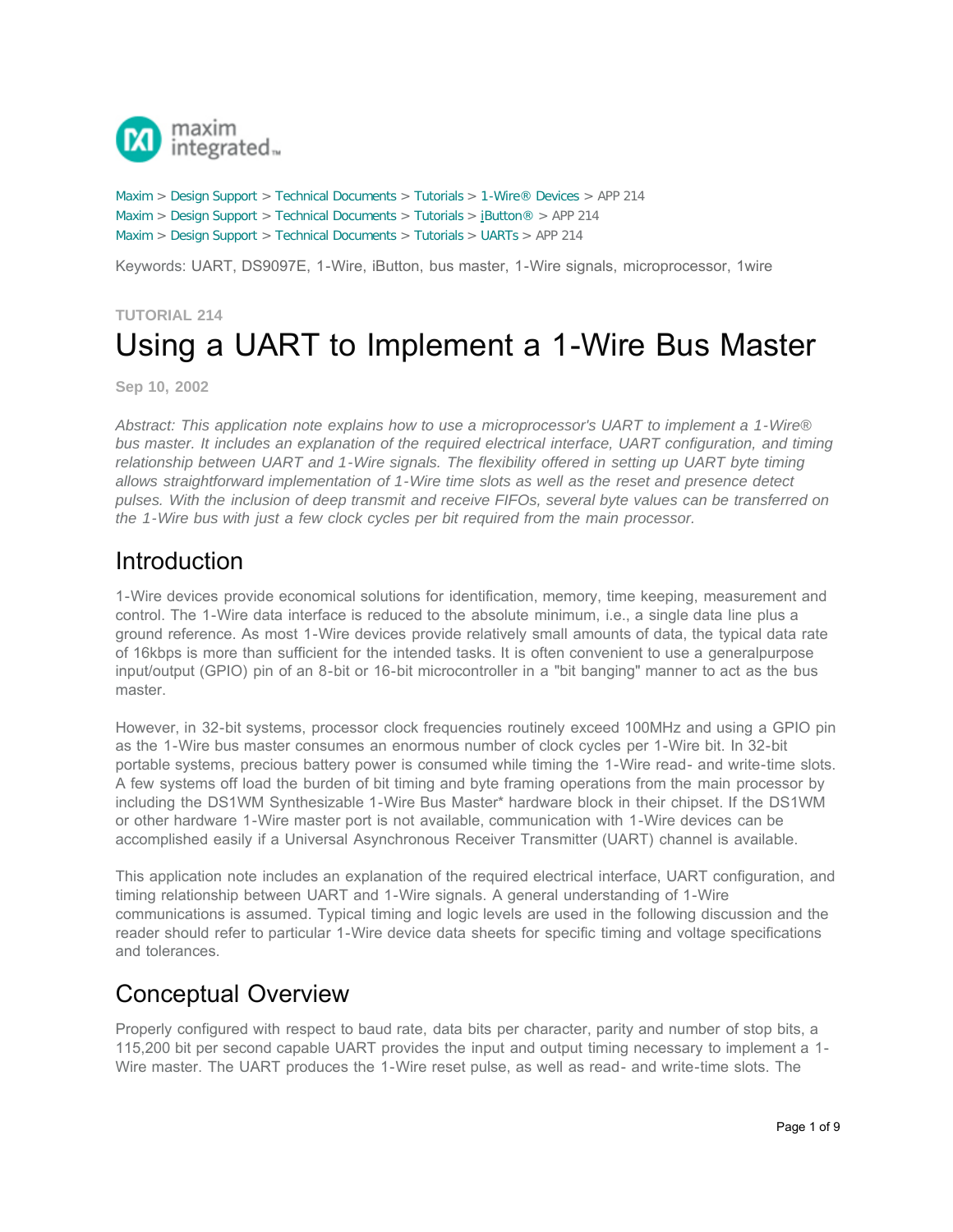microprocessor simply puts one-byte character codes into the UART transmit register to send a 1-Wire 1 or 0 bit and the UART does the work. Conversely, the microprocessor reads single-byte character codes corresponding to a 1 or 0 bit read from a 1-Wire slave. All 1-Wire bit transfers require the bus master, the UART, to begin the cycle by driving the 1-Wire bus low. Therefore, each 1-Wire bit cycle includes a byte transmit and byte receive by the UART. When reading, the received data is of interest, when writing, however, the receive byte is discarded. Depending on the UART's read and write firstin, first-out (FIFO) buffer depth, the UART can also frame 1-Wire bits into byte values further reducing the processor overhead.

# UART to 1-Wire Electrical Interface

1-Wire devices operate in an open-drain environment on bus voltages ranging from 2.0V to 5.5V. Exact logic levels and minimum pullup voltages are device dependent, though generally parasite-power devices require minimum pullup voltage of 2.8V to recharge an internal storage capacitor used to supply power during periods when the data line is low. A 4.7kΩ resistor typically serves as the pullup on the 1-Wire data line. The resistor provides logic-high signals passively, with the bus master and all slave devices driving the logic-low signals. Devices usually include a weak internal pulldown, shown as Ipd in **Figure 1**.



*Figure 1. 1-Wire bus interface circuitry.*

Since most UART transmit data (TXD) pins are not open drain, an external open-drain buffer circuit is usually needed. This circuit can be constructed out of discrete components as shown in **Figure 2a**, or integrated solutions such as the Fairchild NC7WZ07 shown in **Figure 2b** are available. In both circuits, the 4.7kΩ pullup resistor provides the logic high on the 1-Wire bus.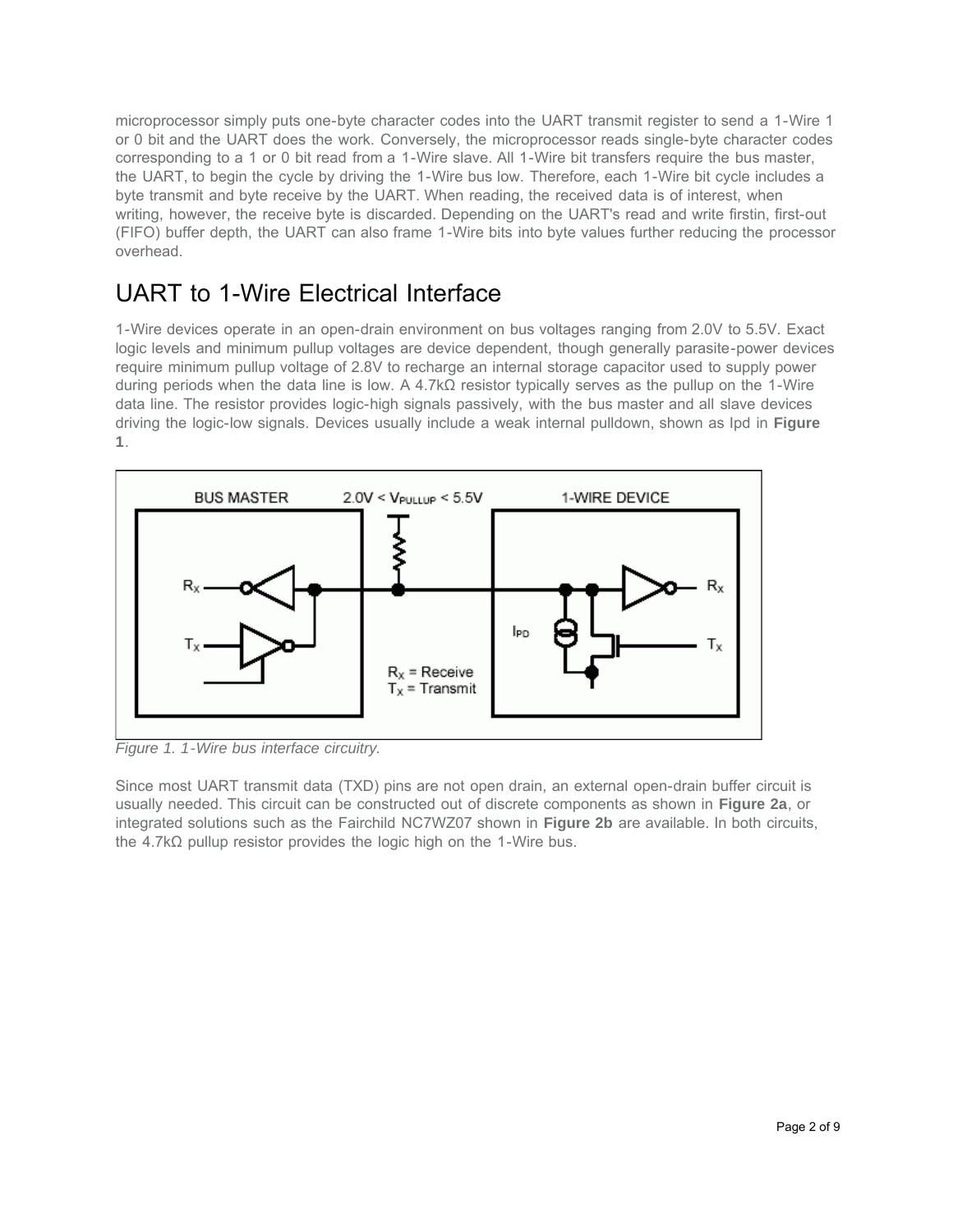

*Figure 2a. Discrete open-drain buffer.*



*Figure 2b. Integrated open-drain buffer.*

# 1-Wire/UART Bit Timing

The timing diagrams in **Figures 4** through **8** describe the relationship between 1-Wire time slots and UART byte frames. The reader is reminded that the UART serves as the bus master, and therefore begins all bit transfers on a high to low transition of the TXD output. Since the electrical interface ties the buffered TXD signal to receive data (RXD) input pin, the UART receives a byte for every byte transmitted. The operation is similar to loop-back testing.

Each diagram includes a UART configuration, transmit byte value and expected receive byte value. The listed UART configurations produce waveforms compliant with regular mode 1-Wire timings. Note that the UART is configured with a different baud rate for the reset and presence detect than with the read- and write-time slots. It is possible to use other configurations as well, although the evaluation criteria can be different from those shown in the timing diagrams. The transmit byte value corresponds to the 1-Wire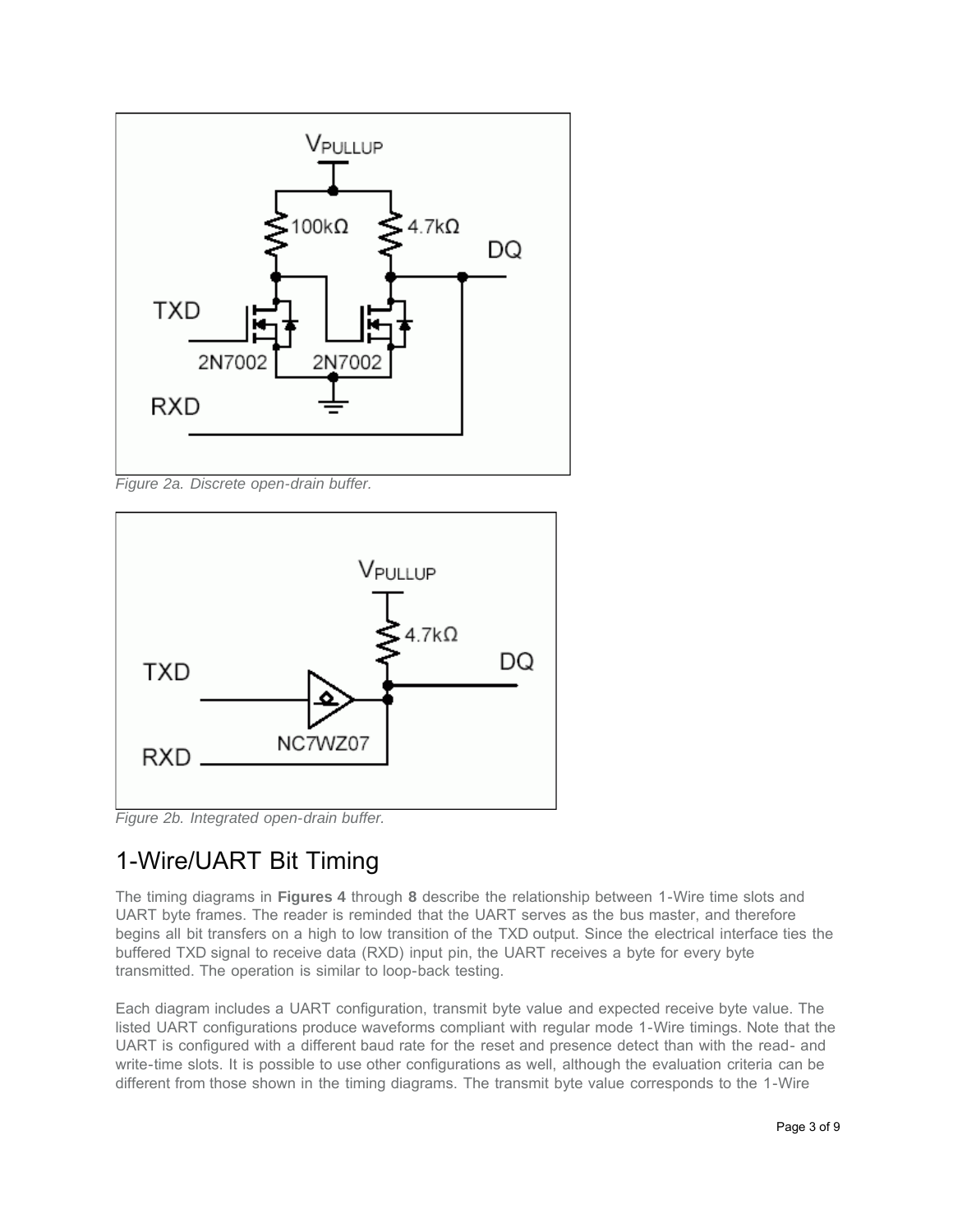bus master role, and the receive byte value or range represents the expected activity on the bus. When reading, the receive value needs to be evaluated to determine the bit value returned by the 1-Wire slave device. The read 0 and read 1 evaluation criteria are included in the diagrams. The read-back value or range of values to determine a successful presence detect is also included. The *Timing Diagram Legend* applies to the timing diagrams in Figures 4 through 8, and explains the graphical nomenclature of illustrated 1-Wire bus activity.



*Figure 3. Timing diagram legend.*



*Figure 4. Reset pulse and presence detect.*

In Figure 4, generation of the Reset pulse and detection of the Presence pulse returned by any 1-Wire devices on the bus use a baud rate of 9600. Transmitting an 0xF0 from the UART forms a proper Reset pulse. The receive value depends on whether one or more 1-Wire slave devices are present, their internal timing of each slave device present, and the UART's detection timing within each bit window. If no device is present, the receive value will equal the transmit value. Otherwise the receive value can vary. A single slave device running at minimum internal timing will change the response to 0xE0. A single slave running at maximum internal timing will change the response to 0x90.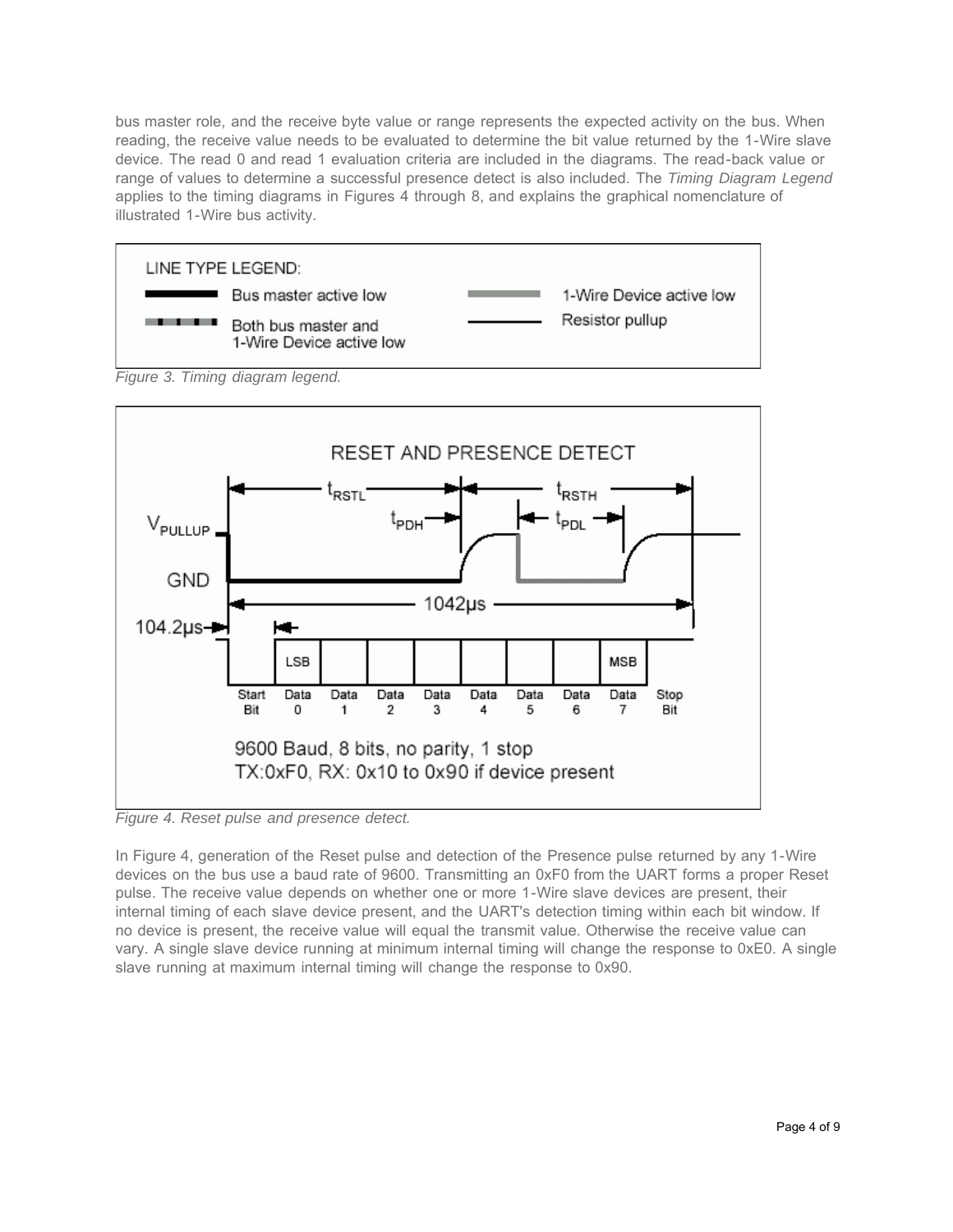

*Figure 5. Read 0 time slot.*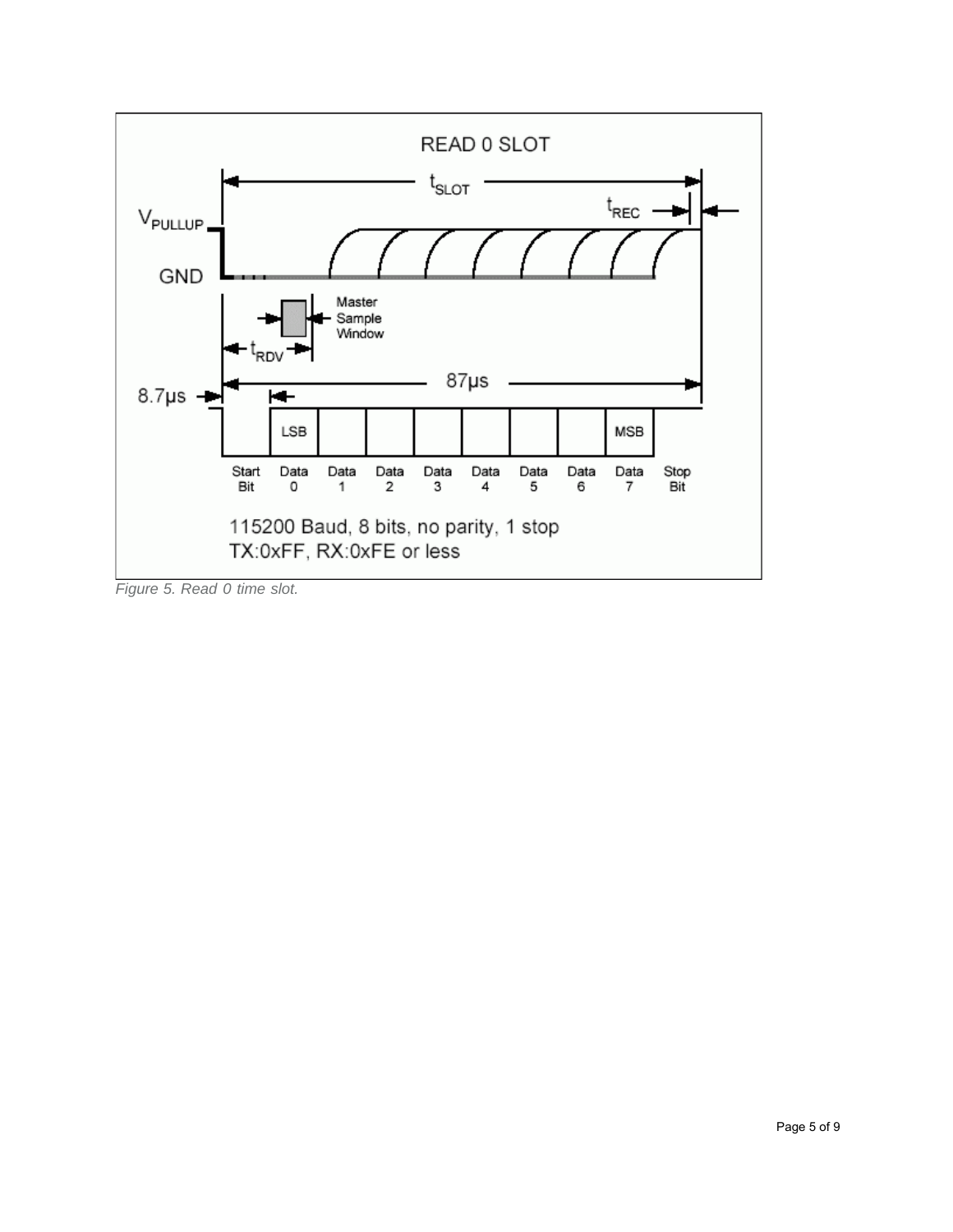

*Figure 6. Read 1 time slot.*

Read and Write Time Slots generated in Figures 5-8 use a baud rate of 115,200. The receive value from a read 0 will range from 0xFE to 0x00 depending on the internal timebase of the 1-Wire slave device. In order to transmit a 1-Wire 0 bit value, the 1-Wire slave must hold the data line low for tRDV which extends through the LSB bit period for the given UART configuration. The receive value from a read 1 will always be 0xFF, since the 1-Wire slave allows the data line to return to a 1 state as soon as the bus master releases it. Once the receive byte is retrieved from the UART, the LSB should be tested to determine if the slave returned a read 0 or a read 1.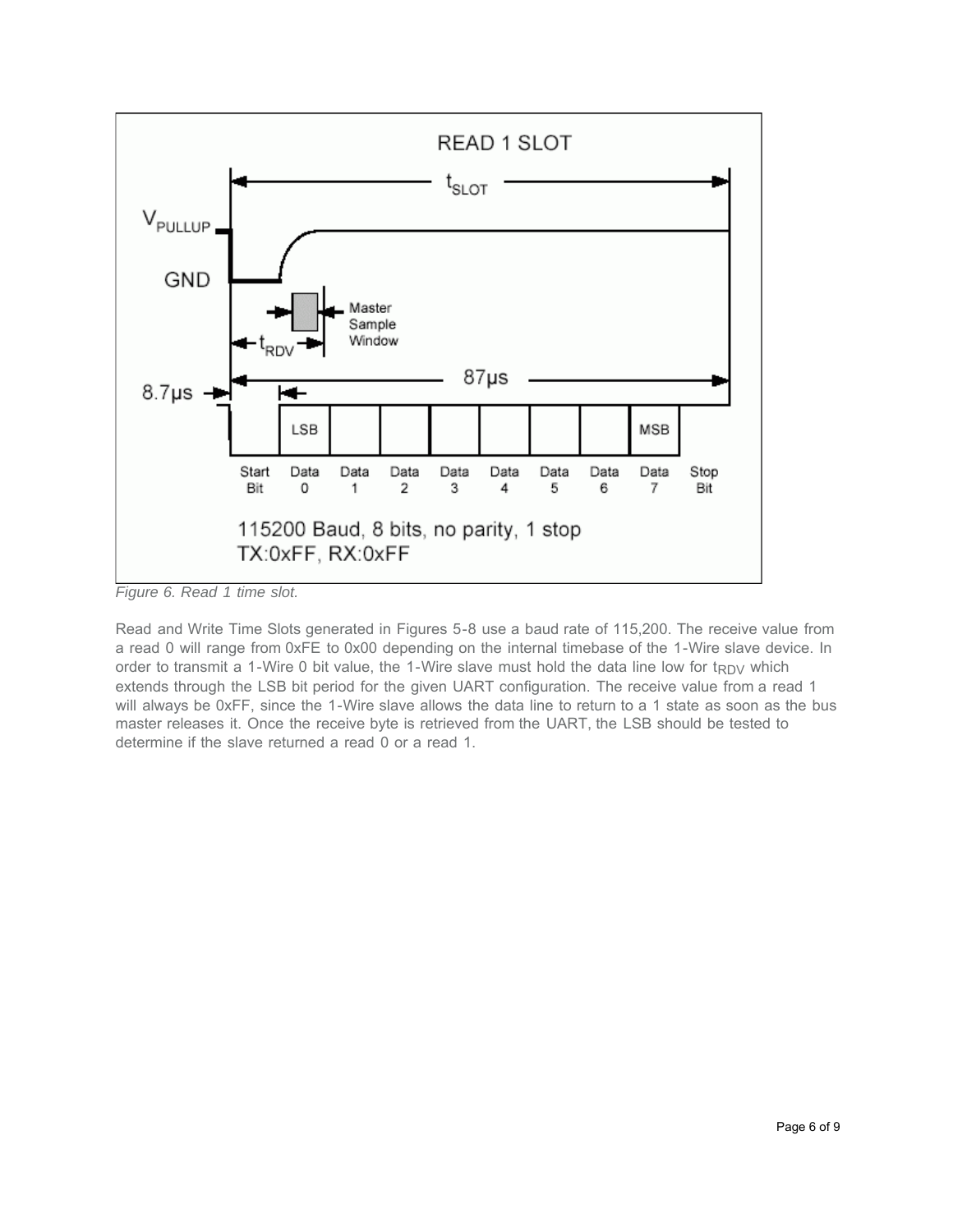

*Figure 7. Write 0 time slot.*



*Figure 8. Write 1 time slot.*

Write time slots do not require evaluation of the receive value, since the 1-Wire slave does not assert a low on the data line. The read-back values for write 0 and write 1 are provided for convenience only,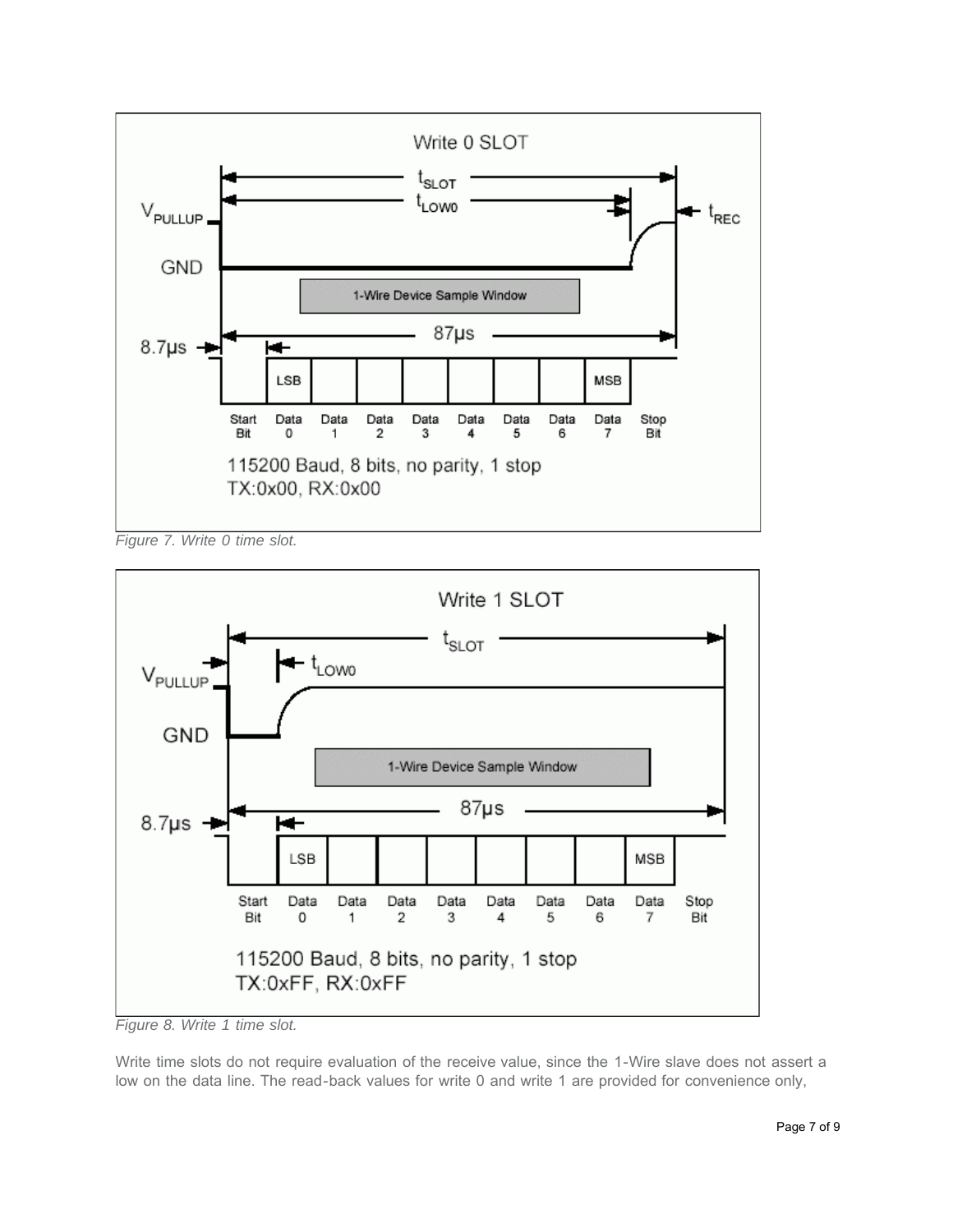though the write 1 receive value could be used to detect a stuck low fault on the bus. The receive register or FIFO must be read or cleared during the write operation on most UARTs.

# 1-Wire Bit-to-Bit Timing

A key advantage to the 1-Wire bus is the flexibility in bit-to-bit timing. The delay between bits can be as short as  $t_{REC}$  minimum, or as long as the bus master deems necessary. There is no maximum delay period between 1-Wire bits or bytes. Therefore, the processor can service the UART at its leisure in framing bit time slots into byte values. Communication with 1-Wire devices can be designated as a lowpriority task. The processor need not waste processing cycles or power, or neglect high-priority timecritical tasks.



*Figure 9. Bit-to-Bit timing flexibility.*

#### Leveraging UART FIFO Depth

Processors with deep FIFOs on the transmit and receive channels can further decrease processor overhead by queuing several bits at a time. The following table shows the FIFO depth for several popular 32-bit microprocessors, and the number of 1-Wire bits that can be sent or received at a time.

| <b>Processor</b>                  | Transmit FIFO Receive FIFO 1-Wire bits |    |    |
|-----------------------------------|----------------------------------------|----|----|
| Intel StrongArm SA-1110           |                                        |    |    |
| Intel X-Scale™ PXA210/250         | 64                                     | 64 | 64 |
| Motorola DragonBall™ MC68SZ328 32 |                                        | 32 | 32 |
| Motorola DragonBall™ MC923MX1 32  |                                        | 32 |    |

On the Intel PXA250, the entire 64-bit ROM ID or 8 byte wide registers can be read in by clearing the receive FIFO, filling the transmit FIFO with 0xFF with the FIFO mode enabled. The receive FIFO fills with the data returned by the 1-Wire slave device. Using DMA channels can increase the autonomous operation of reading or writing blocks of data larger than the FIFO depth.

# **Conclusion**

The venerable UART remains a valuable peripheral on modern processors because of its programmability. The flexibility offered in setting up UART byte timing allows straightforward implementation of 1-Wire time slots as well as the reset and presence detect pulses. With the inclusion of deep transmit and receive FIFOs, several byte values can be transferred on the 1-Wire bus with just a few clock cycles per bit required from the main processor. Additional information on 1-Wire